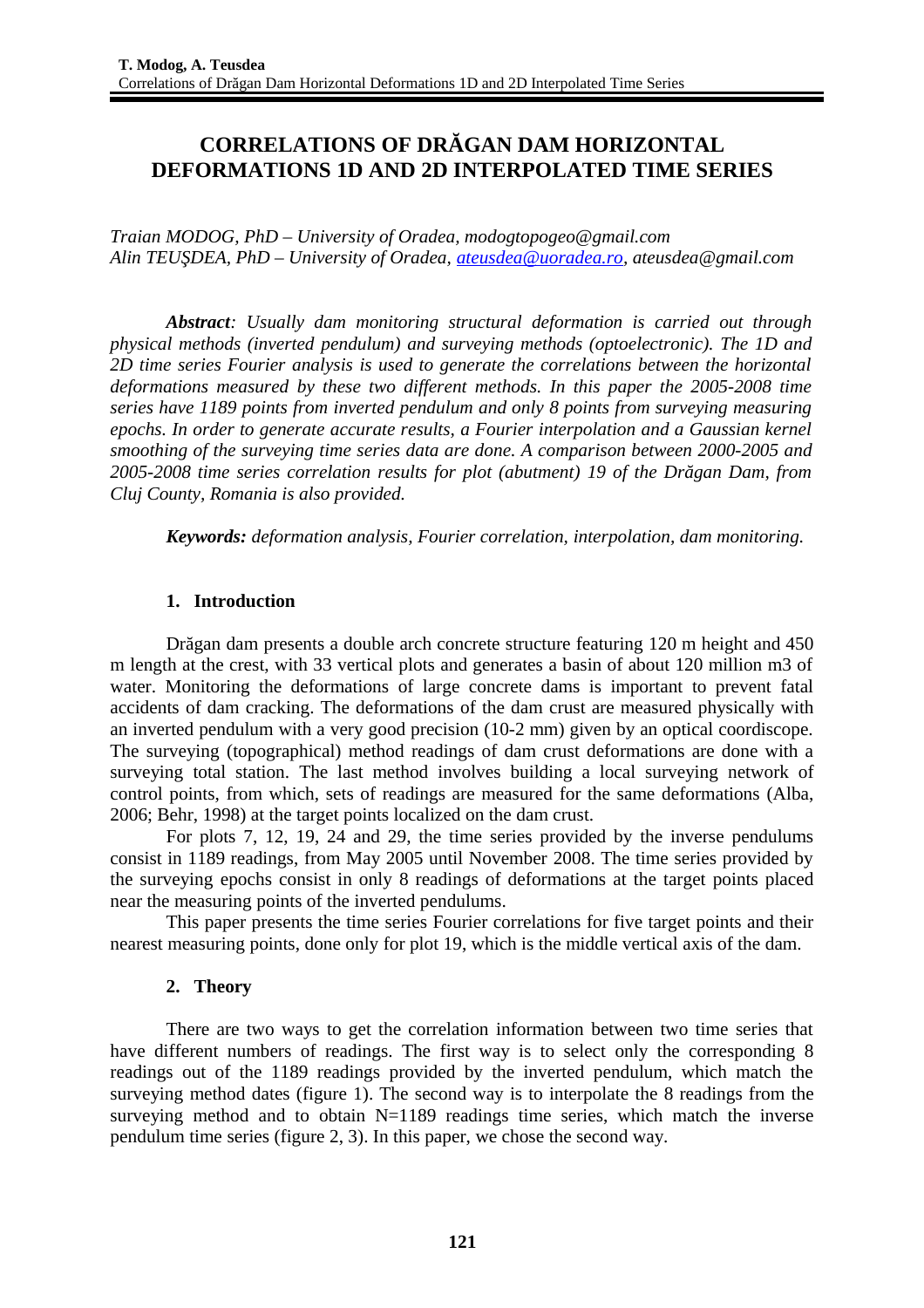There were selected two ways to interpolate the surveying time series (figure 4): Gauss kernel smoothing and Fourier interpolation (*W* is the low-pass frequency filter window ).

The horizontal deformations within the inverse pendulum time series  $(1D+t)$  are denoted by *x* (figure 1, the thin line) and the surveying time series are denoted by *xT* (figure 1, the thick line). The *x* direction represents the upstream-downstream direction and the *y* direction represents the left-right side direction, both referenced in a local coordinate system. Furthermore, we consider only the horizontal deformations ( *x* and *y* ) in five target points of the vertical axis belonging to plot 19.

The vertical axis of plot 19 consists in five measuring/target points (figure 4a, 5a) spatially distributed along the plot height  $-$  i.e. one vertical bolded line from figure 4a, 5a. The (2D+t) time series of the horizontal deformations which were correlated are:  $H_X$  and *HxT*, the upstream-downstream from the inverse pendulum readings and from the surveying readings (figure 4a); consequently, *Hy* and *HyT* , the left-right side from the inverse pendulum readings and from the surveying readings (figure 4b).



Fig. 1. Time series of Drăgan dam deformations.



Fig. 2. Power spectrum low-pass frequencies filtering for Fourier interpolation.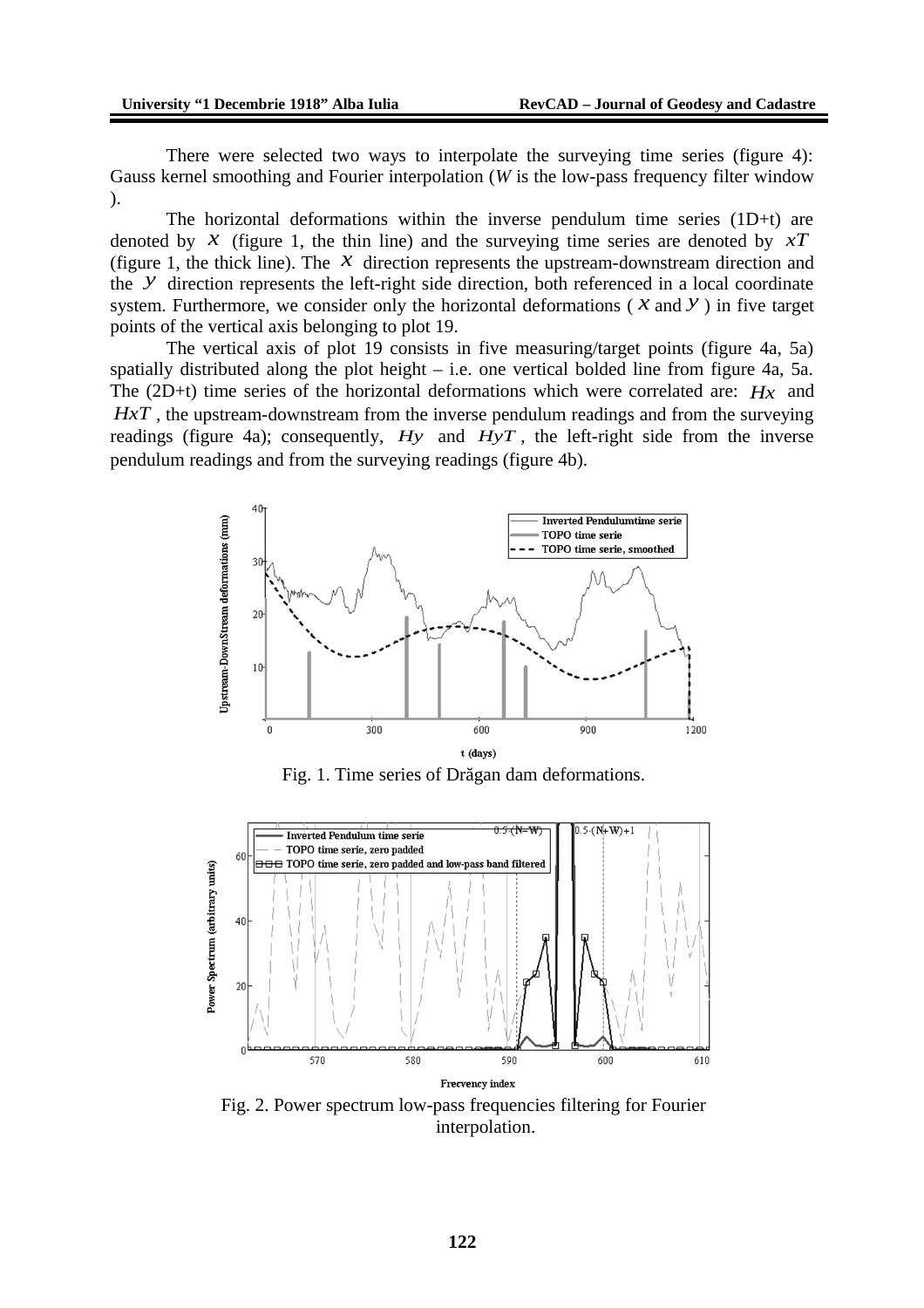

 $t$  (days)

Fig. 3. Horizontal deformation time series interpolations.





b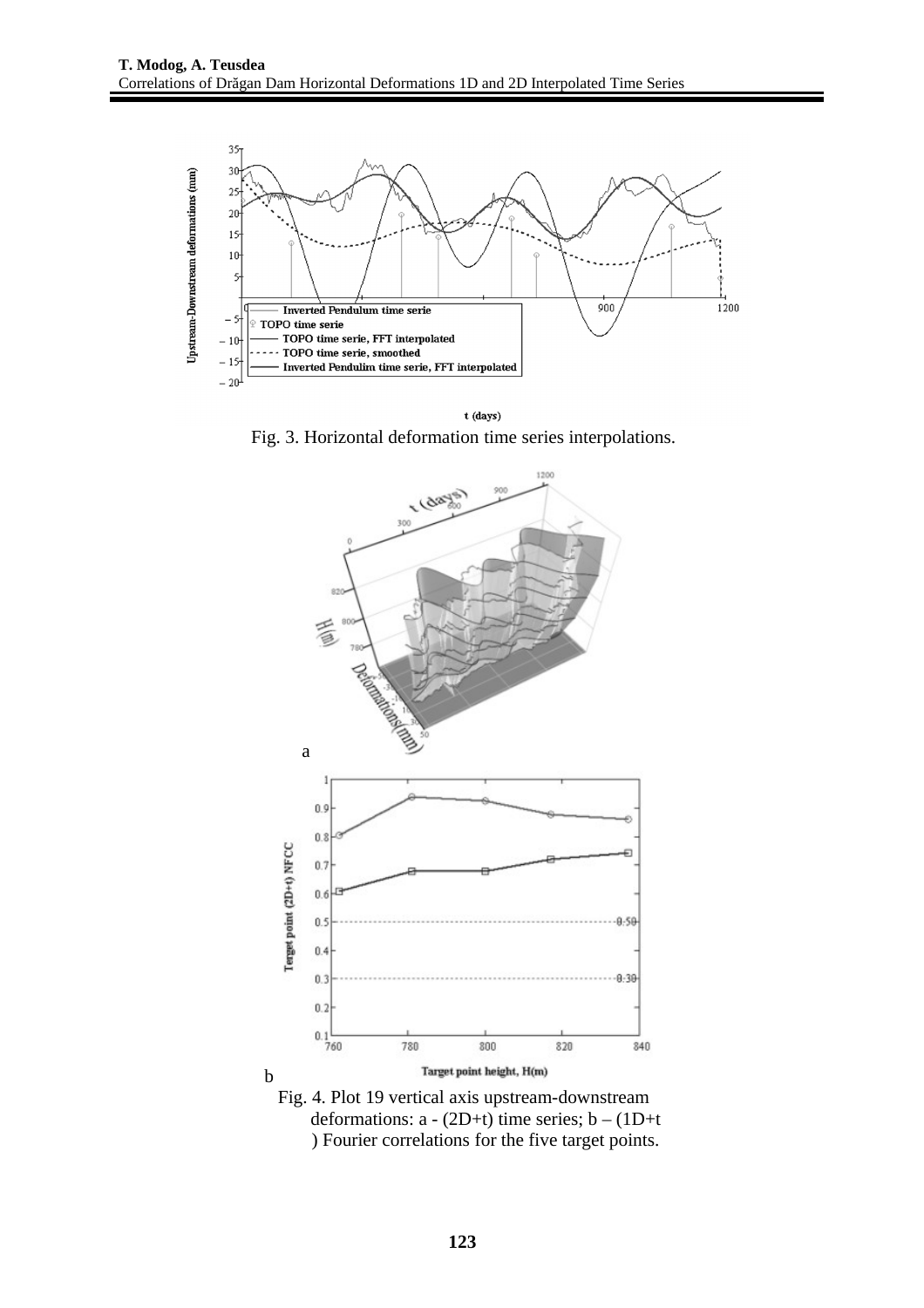b



Fig. 5. Plot 19 vertical axis left-right side deformations:  $a - (2D+t)$  time series;  $b - (1D+t)$ Fourier correlations for the five target points.

The correlation process may be a statistical analysis or a Fourier spectral one. The normalized Fourier correlation coefficient, *NFCC* can be built from the Fourier analysis, described (Grierson, 2006) by

$$
NFCC(f(t), g(t)) = \max_{t} \left[ \frac{\left| f(t) \otimes g(t) \right|^{2}}{\max_{t} \left| f(t) \otimes f(t) \right|^{0.5} \cdot \max_{t} \left| g(t) \otimes g(t) \right|^{0.5}} \right]
$$
  
= 
$$
\max_{t} \left[ \frac{\mathbf{F}^{-1} \left[ F(-v) \cdot G(v) \right] (t)}{\max_{t} \left[ \mathbf{F}^{-1} \left[ F(v) \right]^{2} \right] (t) \right]^{0.5} \cdot \max_{t} \left[ \mathbf{F}^{-1} \left[ G(v) \right]^{2} \right] (t) \right]^{0.5}}
$$
(1)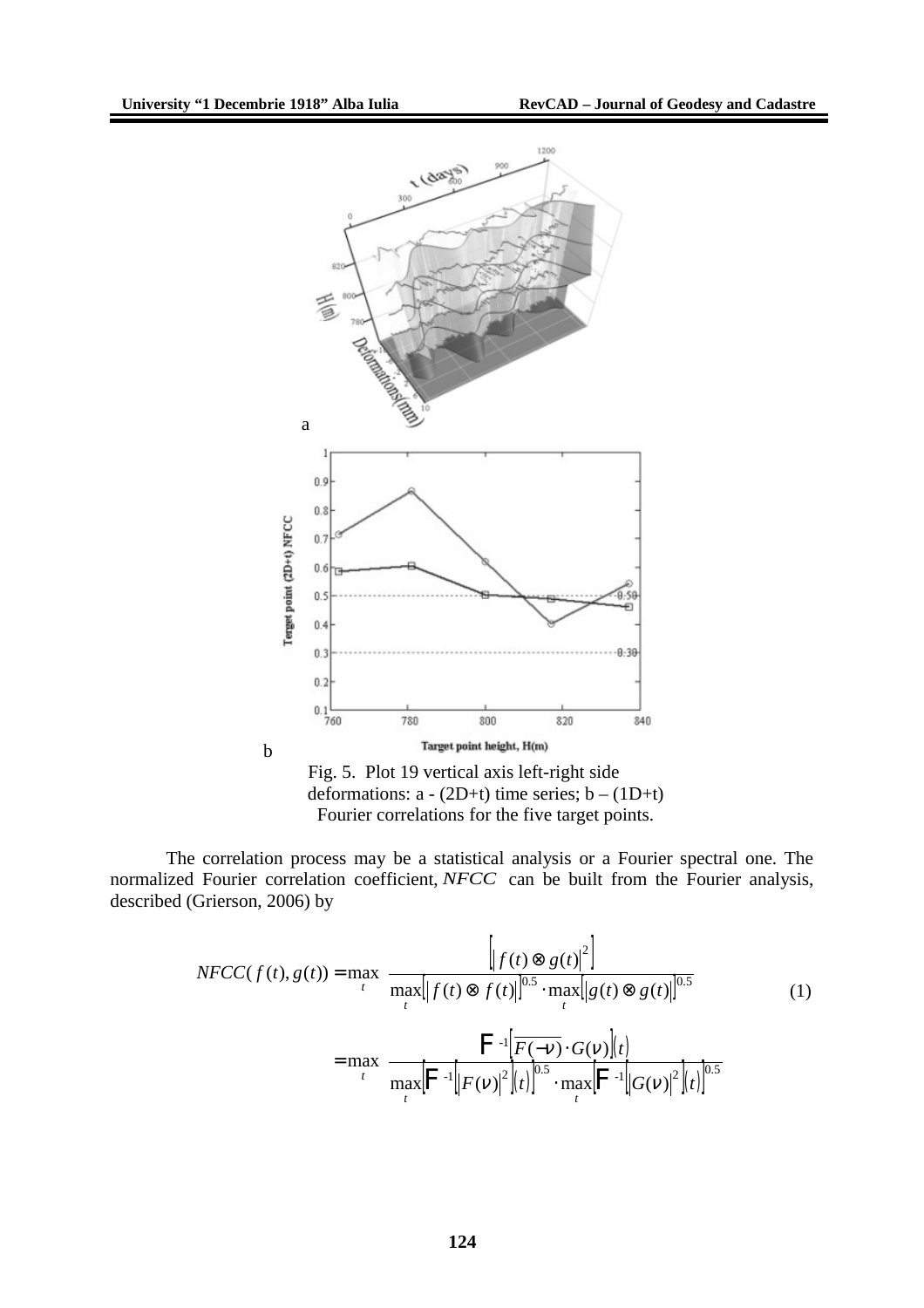where  $f(t)$ ,  $g(t)$  are two functions,  $F(v)$  *G*(*v*) are their Fourier transforms, *t* is the time,  $\bf{V}$  is the frequency,  $\bf{F}$  <sup>-1</sup> is the inverse Fourier transform. When the information is timespatially distributed  $(2D+t)$ , the only way the correlation process can achieve consequent results is by Fourier correlation (Pytharouli et al., 2004; Pytharouli & Stiros, 2005) and not by statistical correlation.

The statistical significance of the correlation coefficient values is:  $0.10 - 0.29$  for weak;  $0.30 - 0.49$  for average,  $0.50 - 1.00$  for strong (figure 4b, 5b, 6).

### **3. Results and Discussions**

The (1D+t) case of Fourier correlations was done in two ways: first, between the *x* , *y* and Fourier interpolated *xT* , *yT* time series, *FixT* , *FiyT* - with boxed line in figure 4b, 5b; second, between the  $\overline{X}$ ,  $\overline{Y}$  and Gauss kernel smoothed  $\overline{X}$ ,  $\overline{Y}$  time series,  $GKixT$ , *GKiyT* - with circled line in figure 4b, 5b.

The (2D+t) case of Fourier correlations was also done between the *Hx* and *FiHxT* , *GKiHxT* and *Hy* and *FiHyT* , *GKiHyT* (i.e. vertical axis of plot 19 - figure 6).

Both ways of the (1D+t) case Fourier correlations have *NFCC* values that qualify them as: highly correlated for upstream-downstream direction (figure 4b) and average to strongly correlated for left-right side direction (figure 5b).

The results of Fourier correlation for (2D+t) case time series denote that the horizontal deformations measured by the inverse pendulum and by the surveying method are strongly correlated for ( *Hx* vs. *FiHxT* , *GKiHxT* ) and just average to strongly correlated for ( *Hy* vs. *FiHyT* , *GKiHyT* ) (figure 6).



### **4. Conclusions**

Fourier correlation analysis of the structural dam horizontal deformations measured by physical method and by surveying method is presented. As correlation inputs were used: the  $(1D+t)$  deformations time series at target points and the  $(2D+t)$  deformations time series of the